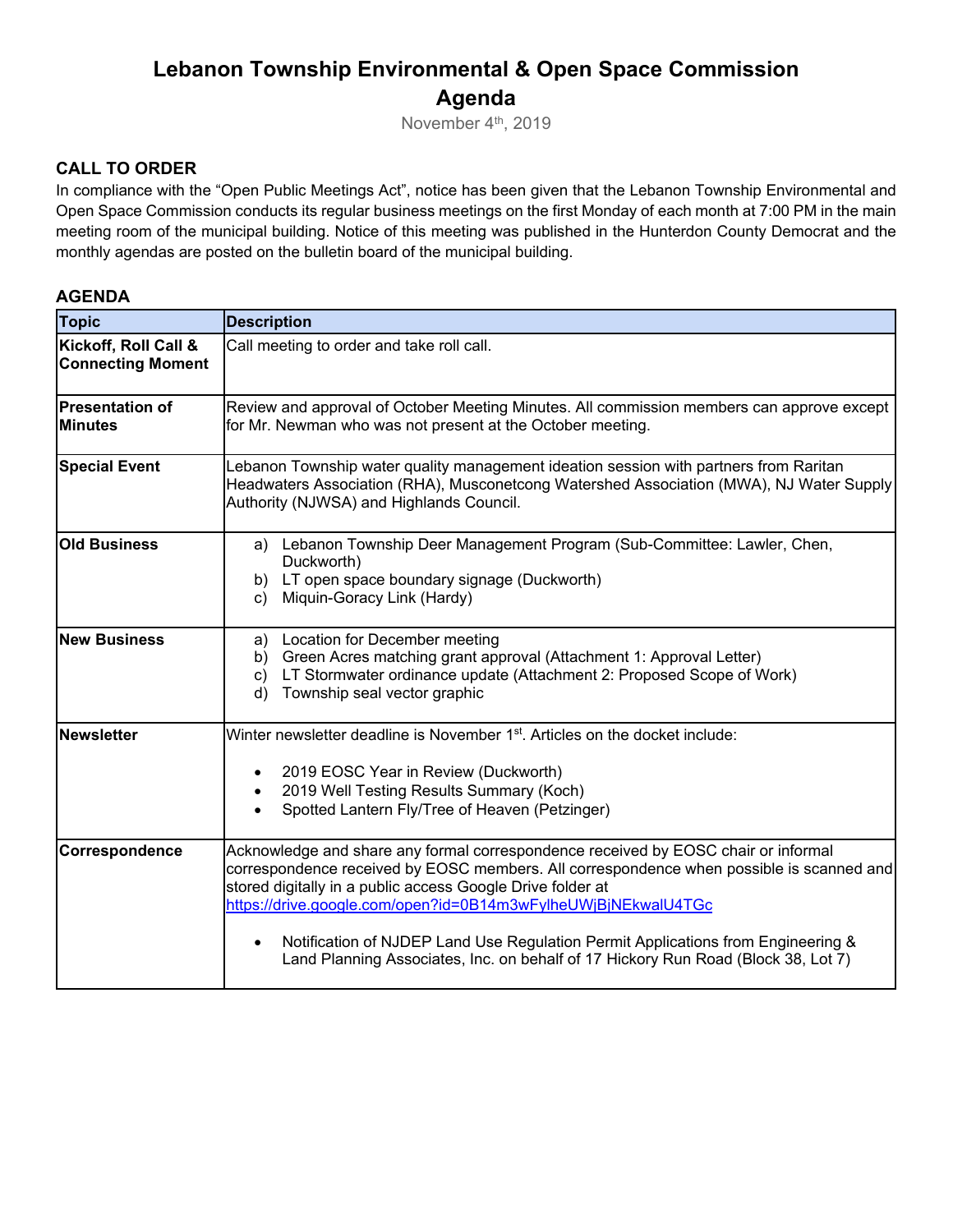# **Lebanon Township Environmental & Open Space Commission Minutes**

November 4<sup>th</sup>, 2019

# **ROLL CALL**

| <b>EOSC Member</b>      | <b>Role</b>                      | <b>Attendance</b> |
|-------------------------|----------------------------------|-------------------|
| Adam Duckworth          | Chairman, Planning Board Liaison |                   |
| <b>Sharon Petzinger</b> | Member                           |                   |
| <b>Warren Newman</b>    | Member                           | <b>No</b>         |
| Erik Jan Henriksen      | Member                           | Χ                 |
| Nancy Lawler            | Member                           | <b>No</b>         |
| <b>Sharon Hardy</b>     | Member                           |                   |
| Kathy Koch              | Member                           |                   |
| <b>Marty Collett</b>    | Alternate 1                      | Х                 |
| <b>Mike Chen</b>        | Alternate 2                      |                   |

## **MEETING MINUTES**

| <b>Topic</b>                                     | <b>Description</b>                                                                                                                                                                                                                                                                                                                                                                                                                                                                                                                                                                                                                                                                                                                                                                                                                                                                                                                                                                                                                                                                                                                                                                                                                                                                                                                                                                                                                                                                                       |
|--------------------------------------------------|----------------------------------------------------------------------------------------------------------------------------------------------------------------------------------------------------------------------------------------------------------------------------------------------------------------------------------------------------------------------------------------------------------------------------------------------------------------------------------------------------------------------------------------------------------------------------------------------------------------------------------------------------------------------------------------------------------------------------------------------------------------------------------------------------------------------------------------------------------------------------------------------------------------------------------------------------------------------------------------------------------------------------------------------------------------------------------------------------------------------------------------------------------------------------------------------------------------------------------------------------------------------------------------------------------------------------------------------------------------------------------------------------------------------------------------------------------------------------------------------------------|
| Kickoff, Roll Call &<br><b>Connecting Moment</b> | Call meeting to order and take roll call.<br>Minutes: The meeting was called to order at 7:02 pm. In addition to the EOSC members noted<br>above, Mayor Schmidt and members from four water quality partner organizations were in<br>attendance, as well as a potential volunteer, David Nell.                                                                                                                                                                                                                                                                                                                                                                                                                                                                                                                                                                                                                                                                                                                                                                                                                                                                                                                                                                                                                                                                                                                                                                                                           |
| <b>Presentation of</b><br><b>Minutes</b>         | Review and approval of October Meeting Minutes. All commission members can approve except<br>for Mr. Newman who was not present at the October meeting.<br>Minutes: Mr. Duckworth asked if there were any comments on the proposed October Meeting<br>Minutes. There were none. A motion was made to approve the October Meeting Minutes by Mr.<br>Henriksen, seconded by Mr. Collett and unanimously approved.                                                                                                                                                                                                                                                                                                                                                                                                                                                                                                                                                                                                                                                                                                                                                                                                                                                                                                                                                                                                                                                                                          |
| <b>Special Event</b>                             | Lebanon Township water quality management ideation session with partners from Raritan<br>Headwaters Association (RHA), Musconetcong Watershed Association (MWA), NJ Water Supply<br>Authority (NJWSA) and Highlands Council.<br><b>Minutes:</b> Mr. Duckworth acknowledged and welcomed the many representatives in the room<br>from various water quality partner organizations. He reminded everyone about the background<br>for the meeting, stating that the Township has an interest in being more proactive and data-<br>driven when it comes to water quality monitoring and protection. Partners were invited to help set<br>priorities for the Township and understand existing water quality data sources. There is the<br>potential to use Highland Council grant money to organize all existing water quality data sources<br>and create a municipal dashboard. Ms. Lawler stated that the Township has done a lot of<br>preservation and is interested in what other things can be done, such as ordinances; the<br>Township wants to be data driven. Mr. Duckworth asked all the guests to introduce themselves.<br>The following list shows most participants.<br><b>NJWSA</b><br>Julie Shelley   Property & Permit Administrator   jshelley@njwsa.org<br>$\bullet$<br>Kathleen Hale, Principal Watershed Protection Specialist   khale@raritanbasin.org<br>$\bullet$<br><b>Musconetcong Watershed Association (MWA)</b><br>Nancy Lawler   Water Quality Program Coordinator<br>$\bullet$ |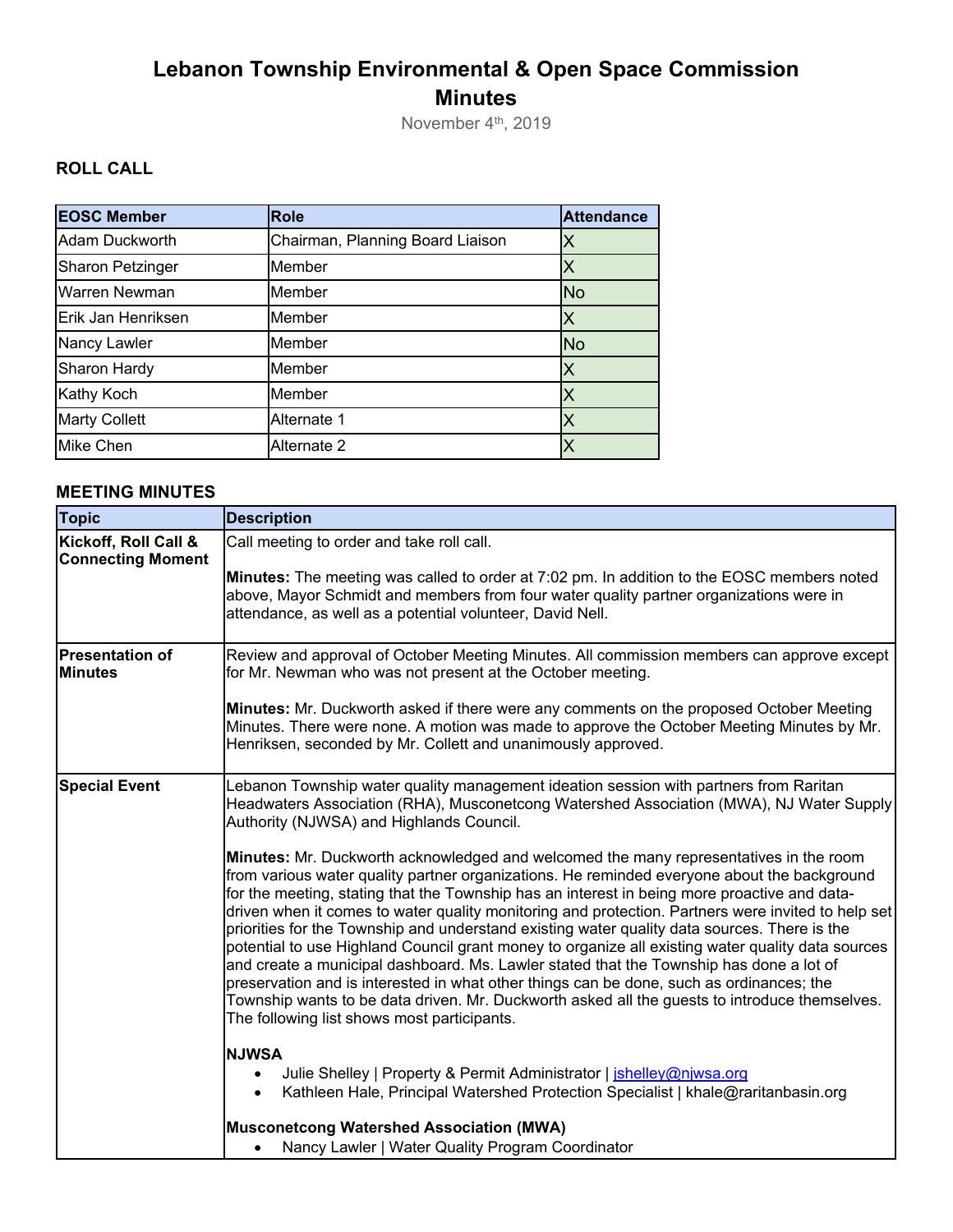| <b>Topic</b>        | <b>Description</b>                                                                                                                                                                                                                                                                                                                                                                                                                                                                                                                                                                                                                                                                                                                                                                                                                                                                            |
|---------------------|-----------------------------------------------------------------------------------------------------------------------------------------------------------------------------------------------------------------------------------------------------------------------------------------------------------------------------------------------------------------------------------------------------------------------------------------------------------------------------------------------------------------------------------------------------------------------------------------------------------------------------------------------------------------------------------------------------------------------------------------------------------------------------------------------------------------------------------------------------------------------------------------------|
|                     | <b>Raritan Headwaters Association (RHA)</b><br>Mara Tippett   Watershed Scientist   mtippett@raritanheadwaters.org<br>$\bullet$<br>Shealynn O'Toole   AmeriCorps NJ Watershed Ambassador  <br>$\bullet$<br>americorps@raritanheadwaters.org<br>Maria Berezin, Watershed Scientist, Surface Water   mberezin@raritanheadwaters.org                                                                                                                                                                                                                                                                                                                                                                                                                                                                                                                                                             |
|                     | <b>Highlands Council</b><br>Keri Green   Science Manager   Keri Green@highlands.nj.gov<br>$\bullet$<br>Judy Thornton   Lebanon Township Liaison   judy.thornton@highlands.nj.gov<br>$\bullet$                                                                                                                                                                                                                                                                                                                                                                                                                                                                                                                                                                                                                                                                                                 |
|                     | There was robust discussion with some of the following highlights.                                                                                                                                                                                                                                                                                                                                                                                                                                                                                                                                                                                                                                                                                                                                                                                                                            |
|                     | Ms. Hale stated that the DEP just released the 2016 integrated list of priority sub-watersheds;<br>there are 8 priority sub-watersheds in the Raritan portion of our Township. She said that<br>generally our water quality is very good, including results for phosphorous, nitrates and<br>sediments, but there were instances of non-attaining values for temperature and E. coli. Ms.<br>Lawler said the situation in the Musconetcong is very similar in that temperature and bacteria are<br>two of the biggest problems. The sources for bacteria are typically human and deer and are not<br>typically from agriculture.                                                                                                                                                                                                                                                              |
|                     | Ms. Tippett said that septic ordinances, land preservation and public outreach are some<br>important things that can be done to address these problems. In addition, pharmaceutical drop<br>boxes and discounted septic pumping are options. Ms. Koch said that she thinks about stream<br>buffers when she sees issues with E. coli and temperature. Mr. Duckworth noted that it would be<br>interested to see if stormwater runoff correlated with the non-attaining sub-watersheds. Ms.<br>Lawler said it would be great if we could have a map of all the sub-watersheds. Ms. Green<br>responded that that is exactly the type of thing a Highlands Grant could fund – map-making and<br>data collection. Ms. Tippett suggested looking at the Highlands Build-Out Plan.                                                                                                                  |
|                     | Ms. Shelley said she would provide the list of the best remaining open space parcels to be<br>preserved that NJWSA had created when they were preserving property. Ms. Lawler said that<br>MWA has a similar list.                                                                                                                                                                                                                                                                                                                                                                                                                                                                                                                                                                                                                                                                            |
|                     | Ms. Tippett then reviewed the 2019 well-testing results for the Township.                                                                                                                                                                                                                                                                                                                                                                                                                                                                                                                                                                                                                                                                                                                                                                                                                     |
|                     | Ms. Koch shared her regrets as she left the meeting at 8:15 pm; she was to be volunteering at<br>the election polls the following morning. Mr. Duckworth thanked everyone for attending and<br>asked if the partner organizations present would provide input to a Highlands Grant application<br>should the Township pursue one. There was unanimous support for that.                                                                                                                                                                                                                                                                                                                                                                                                                                                                                                                       |
| <b>Old Business</b> | Lebanon Township Deer Management Program (Sub-Committee: Lawler, Chen,<br>d)<br>Duckworth)<br>LT open space boundary signage (Duckworth)<br>e)<br>Miquin-Goracy Link (Hardy)<br>f)                                                                                                                                                                                                                                                                                                                                                                                                                                                                                                                                                                                                                                                                                                            |
|                     | Minutes: Mr. Duckworth stated that since the water quality discussion took a while, he would just<br>touch on some of the critical items from the remainder of the agenda. He stated that he should<br>be receiving a proof of the open space boundary sign design from Voss Signs by tomorrow. He<br>asked Mayor Schmidt about the timing for the 2019-2020 deer management resolution. Mayor<br>Schmidt stated that there were two opportunities to review the resolution and those would be at<br>the Township Committee Meetings on December 4 <sup>th</sup> and 18 <sup>th</sup> . He stated that the resolution could<br>be introduced and approved at the same meeting and the permit application should be approved<br>along with the resolution; he believed that was the way Tewksbury did it. Mr. Duckworth said he<br>would go back and look at the Tewskbury resolution and see. |
| <b>New Business</b> | Location for December meeting<br>e)<br>Green Acres matching grant approval (Attachment 1: Approval Letter)<br>f)<br>LT Stormwater ordinance update (Attachment 2: Proposed Scope of Work)<br>g)                                                                                                                                                                                                                                                                                                                                                                                                                                                                                                                                                                                                                                                                                               |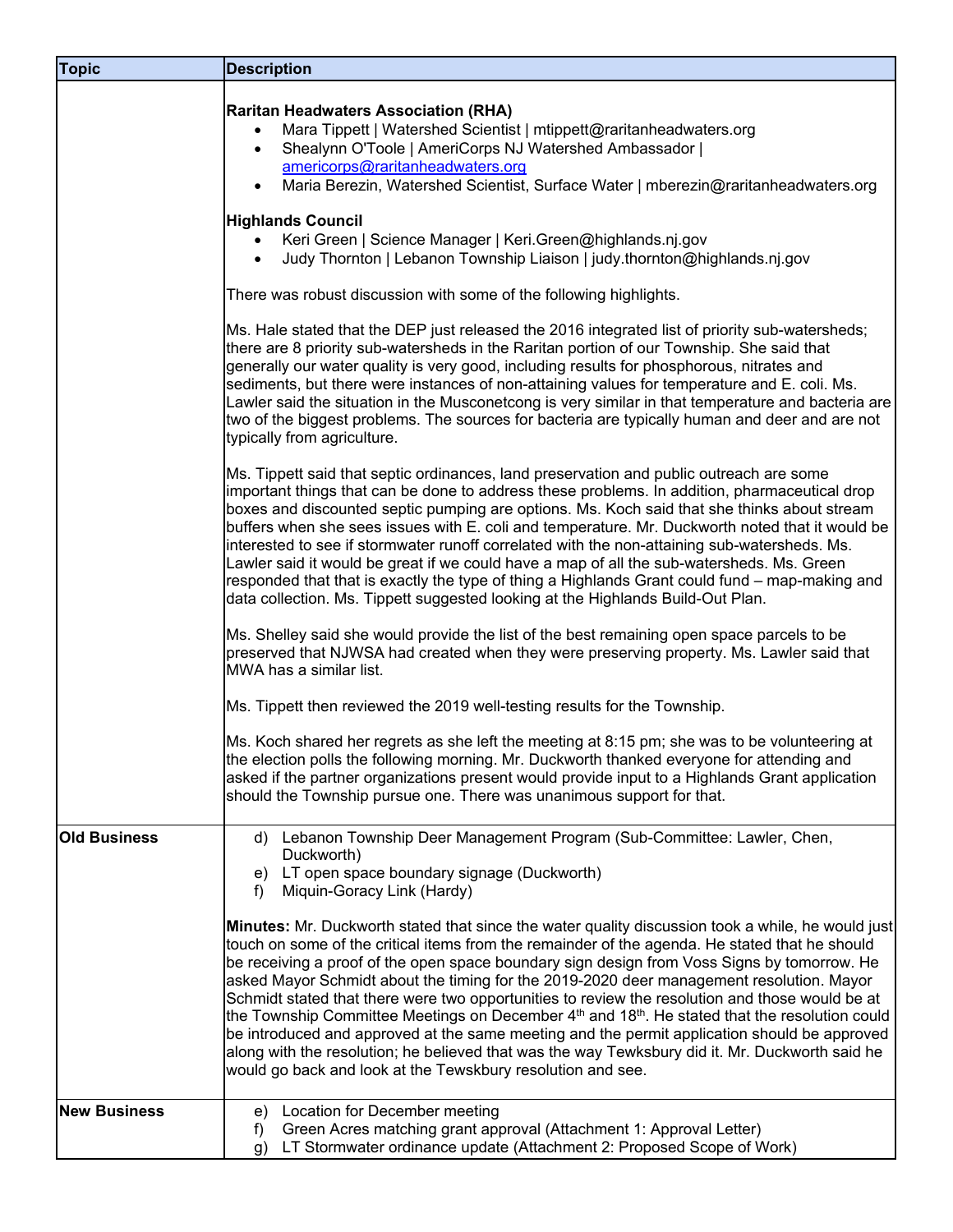| <b>Topic</b>   | <b>Description</b>                                                                                                                                                                                                                                                                                                                                                                                                                                                                                                                                                                                                                                                                                                                     |
|----------------|----------------------------------------------------------------------------------------------------------------------------------------------------------------------------------------------------------------------------------------------------------------------------------------------------------------------------------------------------------------------------------------------------------------------------------------------------------------------------------------------------------------------------------------------------------------------------------------------------------------------------------------------------------------------------------------------------------------------------------------|
|                | h) Township seal vector graphic                                                                                                                                                                                                                                                                                                                                                                                                                                                                                                                                                                                                                                                                                                        |
|                | Minutes: None of the topics in new business were discussed due to the late hour.                                                                                                                                                                                                                                                                                                                                                                                                                                                                                                                                                                                                                                                       |
| Newsletter     | Winter newsletter deadline is November 1 <sup>st</sup> . Articles on the docket include:                                                                                                                                                                                                                                                                                                                                                                                                                                                                                                                                                                                                                                               |
|                | 2019 EOSC Year in Review (Duckworth)<br>$\bullet$<br>2019 Well Testing Results Summary (Koch)<br>Spotted Lantern Fly/Tree of Heaven (Petzinger)<br>$\bullet$<br><b>Minutes:</b> Newsletter articles were not discussed.                                                                                                                                                                                                                                                                                                                                                                                                                                                                                                                |
| Correspondence | Acknowledge and share any formal correspondence received by EOSC chair or informal<br>correspondence received by EOSC members. All correspondence when possible is scanned and<br>stored digitally in a public access Google Drive folder at<br>https://drive.google.com/open?id=0B14m3wFylheUWjBjNEkwalU4TGc                                                                                                                                                                                                                                                                                                                                                                                                                          |
|                | Notification of NJDEP Land Use Regulation Permit Applications from Engineering &<br>$\bullet$<br>Land Planning Associates, Inc. on behalf of 17 Hickory Run Road (Block 38, Lot 7)                                                                                                                                                                                                                                                                                                                                                                                                                                                                                                                                                     |
|                | Minutes: Mr. Duckworth stated that he received the correspondence mentioned above and<br>provided the paper copy to Ms. Petzinger so she could review it and advise if there were any<br>concerns. Ms. Petzinger stated she would review it.                                                                                                                                                                                                                                                                                                                                                                                                                                                                                           |
|                | Mr. Duckworth said that Ms. Shelley from NJWSA approached him while the crowd was<br>dispersing after the water quality discussion. Ms. Shelley provided the results of the ash tree<br>analysis done on the jointly-owned open space. Only eleven trees were identified in Lebanon<br>Township – nine trees on Schaaf and two trees on Nicholson.                                                                                                                                                                                                                                                                                                                                                                                     |
|                | Ms. Shelley had said that NJWSA plans to combine all tree removal work into a single SOW and<br>then ask each municipality to contribute half the cost for the portion that is in their municipality.<br>Mayor Schmidt asked if the Township will be named as one of the insured. Mr. Duckworth said<br>he would follow up with Julie.                                                                                                                                                                                                                                                                                                                                                                                                 |
|                | Mr. Duckworth then proceeded to ask each EOSC member if there were any other topics they<br>would like to raise. Ms. Hardy said that she ran into Mr. Nicholson and that he stated he was<br>interested in preserving some more of his property. This is presumed to be the same Nicholson<br>who was the previous landowner of the two "Nicholson" open space. Mr. Duckworth did a tax<br>lookup to determine which parcels were currently under Mr. Nicholson's name within the<br>Township and discovered two. The team referenced the tax map but it did not seem that either of<br>the two parcels were obvious preservation opportunities. Additional follow-up with Mr. Nicholson<br>would be required to get more information. |
|                | Ms. Lawler asked about the flags in front of Bunnvale library where there is a stormwater<br>management problem. Mayor Schmidt stated that the Township has applied for General Permit 6<br>from the DEP, which will establish that the area is not wetlands. Once this is established then the<br>town can do something about it directly.                                                                                                                                                                                                                                                                                                                                                                                            |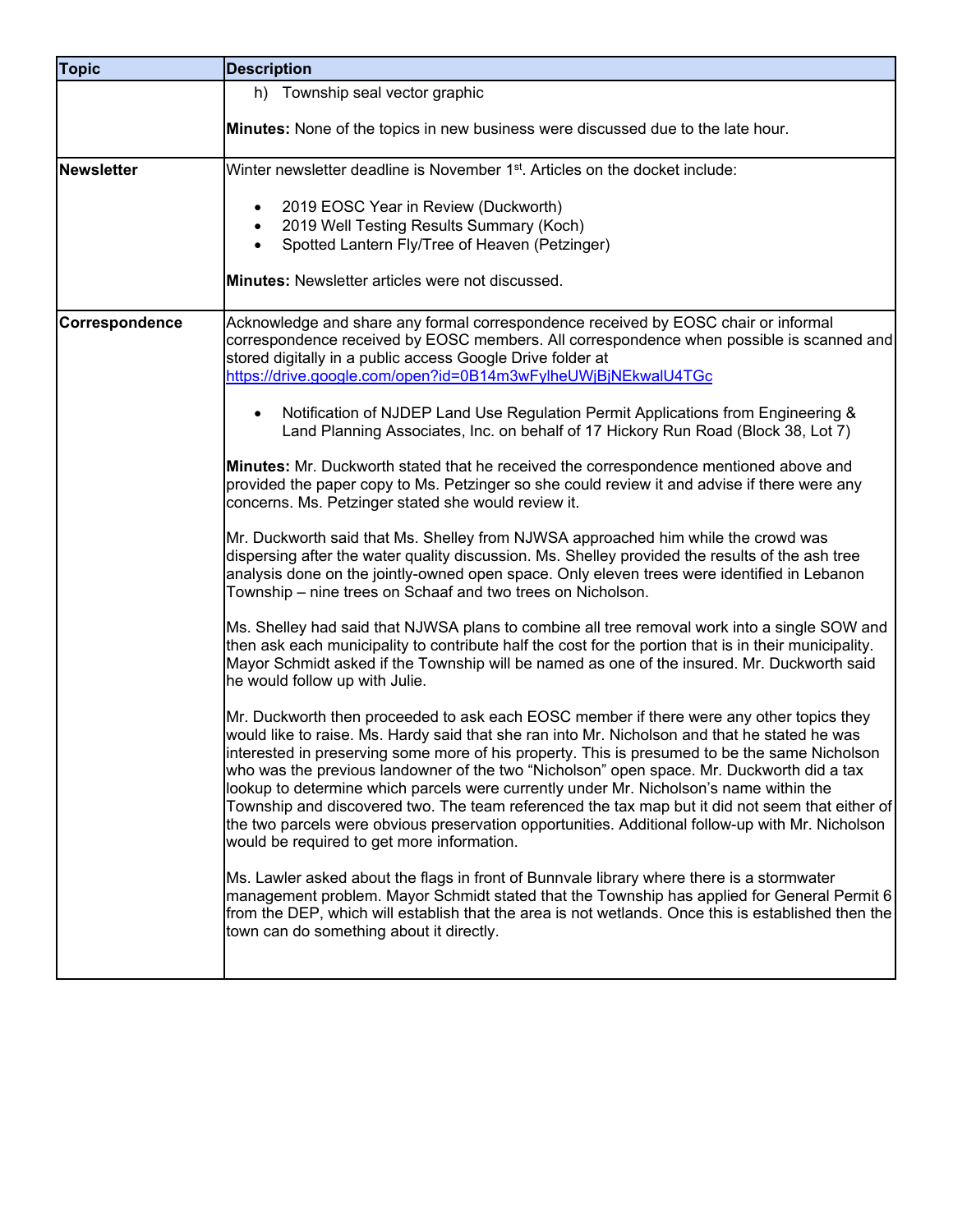

Department of Environmental Protection P.O. Box 420 Trenton, New Jersey 08625

CATHERINE R. McCABE Commissioner

PHILIP D. MURPHY Governor

SHEILA Y. OLIVER Lt. Governor

October 23, 2019

Honorable Mike Schmidt Mayor, Lebanon Township 530 West Hill Road Glen Gardner, New Jersey 08826

 $RE:$ Green Acres Project Number 1019-17-054 Lebanon Township Preservation Priorities Lebanon Township, Hunterdon County

Dear Mayor Schmidt:

I am pleased to inform you that the Department of Environmental Protection and the Garden State Preservation Trust have approved Lebanon Township's application for a Green Acres matching grant of \$350,000.00. This funding is contingent upon the passage of a legislative appropriation.

Preserving open space and improving and expanding local parks are critical components of New Jersey's efforts to combat sprawl. This project represents a significant step toward achieving our goal of protecting New Jersey's most important recreation and conservation lands and our quality of life. Green Acres staff will contact you directly and provide further information to guide you through this project.

We look forward to working with Lebanon Township toward the successful completion of this important project.

Sincerely,

Me R.M. Cabe

Catherine R. McCabe Commissioner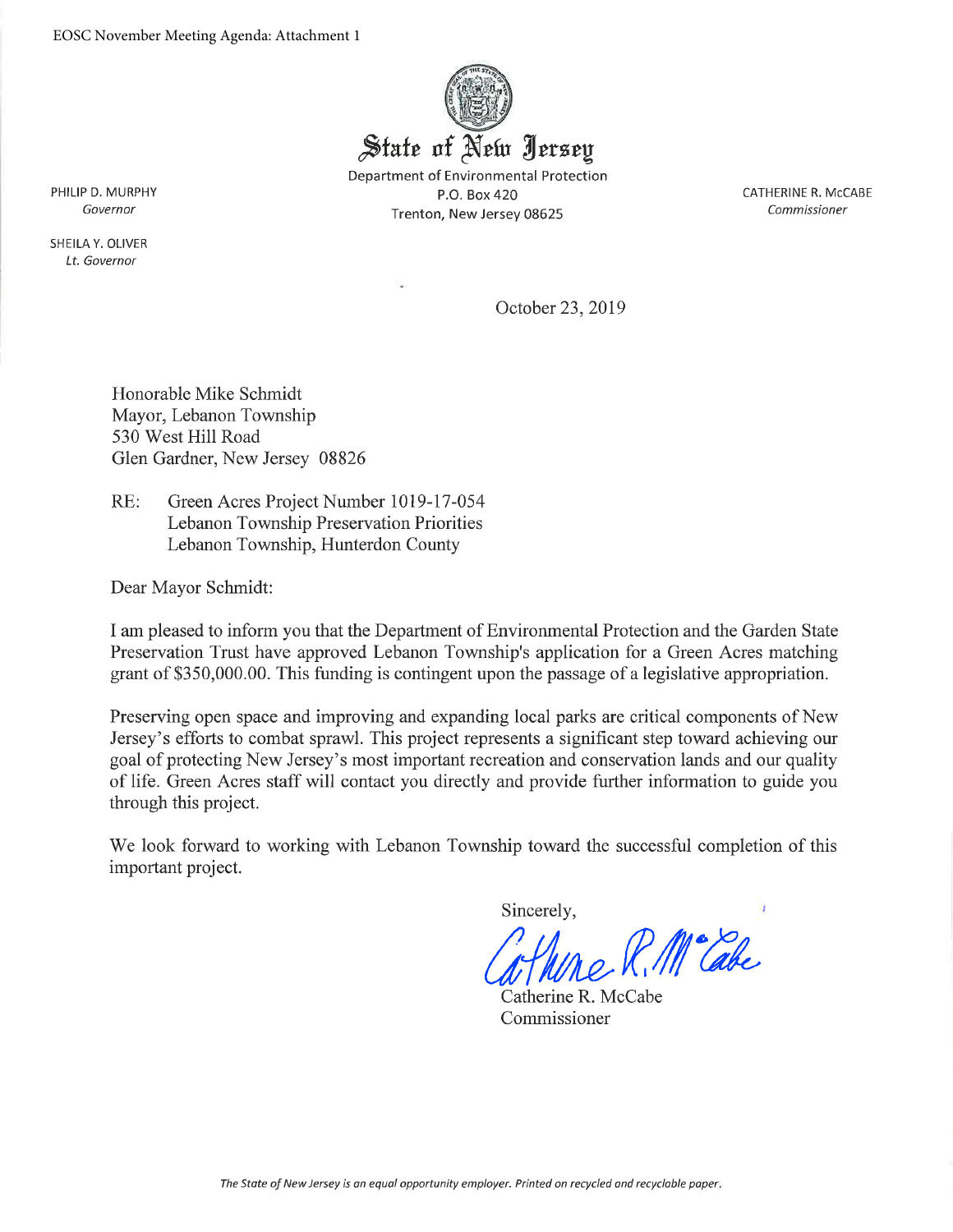### **Highlands Plan Conformance Grant Program Lebanon Township Scope of Work**

This scope of work (SOW) overview document supports the Plan Conformance resource management implementation plan and the required Highlands Regional Master Plan (RMP) updates to the existing New Jersey Stormwater Management Rules at N.J.A.C. 7:8 (Stormwater Rules) for Lebanon Township, Hunterdon County, NJ. The Lebanon Township SOW tasks identify the required update components as was indicated in its municipal Plan Conformance Petition and associated Highlands Implementation Plan and Schedule approved by the Highlands Council.

The Highlands Council has authorized grant funding for Lebanon Township's Plan Conformance for GIS mapping of stormwater structure locations and conditions assessment, amendments to the existing Stormwater Control Ordinance, evaluating and updating municipal Stormwater Management and Mitigation Plans in accordance with the Stormwater Rules to reflect the RMP resource protection standards, and training.

This document discusses each component of the overall program..

#### **Component I – GIS mapping of Stormwater Structure Locations and Conditions Assessment**

Task 1. Lebanon Township will conduct an assessment of existing stormwater structure locations and submit digital GIS data for each structure in the municipality in accordance with the Stormwater Rules. The Lebanon Township Engineer and the Public Works director will be responsible for handling this task; Public works employees will locate and assess the stormwater structures under the direct supervision of the Director of Public Works. Initially, outfall structures will be located and assessed. Each outfall structure will be named using an abbreviation for the outfall's receiving stream and an ascending number for each structure moving from where the stream flows out of the township to the uppermost point where the stream originates within the township or where the stream flows into the township.

Lebanon Township plans to utilize the New Jersey Department of Environmental Protection's (NJDEP) Arc GIS Online Mapping Tool (Tool). The use of this tool requires an ArcGIS Online license and a mobile device such as a cell phone or tablet. The NJDEP is making a number of ArcGIS Online licenses available, at no cost, to permittees who request it. Lebanon Township has requested a license from NJDEP

#### **Component II – Adoption of Highlands Area Stormwater Control Ordinance Amendments**

- Task 1. Lebanon Township will review its existing Stormwater Control Ordinance to incorporate Highlands RMP stormwater control requirements; as referenced in Appendix D of the Highlands Region Stormwater Management Program Guidance for required revisions to the NJ Model Stormwater Control Ordinance for Municipalities as presented in Appendix D of the NJ Stormwater Best Management Practices Manual dated April 2004.
- Task 2. Revise Lebanon Township's Stormwater Control Ordinance to reflect Highlands RMP updates. Submit draft revised document to Highlands Council for review.
- Task 3. Revise document based on comments received from Highlands Council. Finalize document and receive Highlands Council approval prior to local adoption. Provide electronic copy of adopted document to Highlands Council.